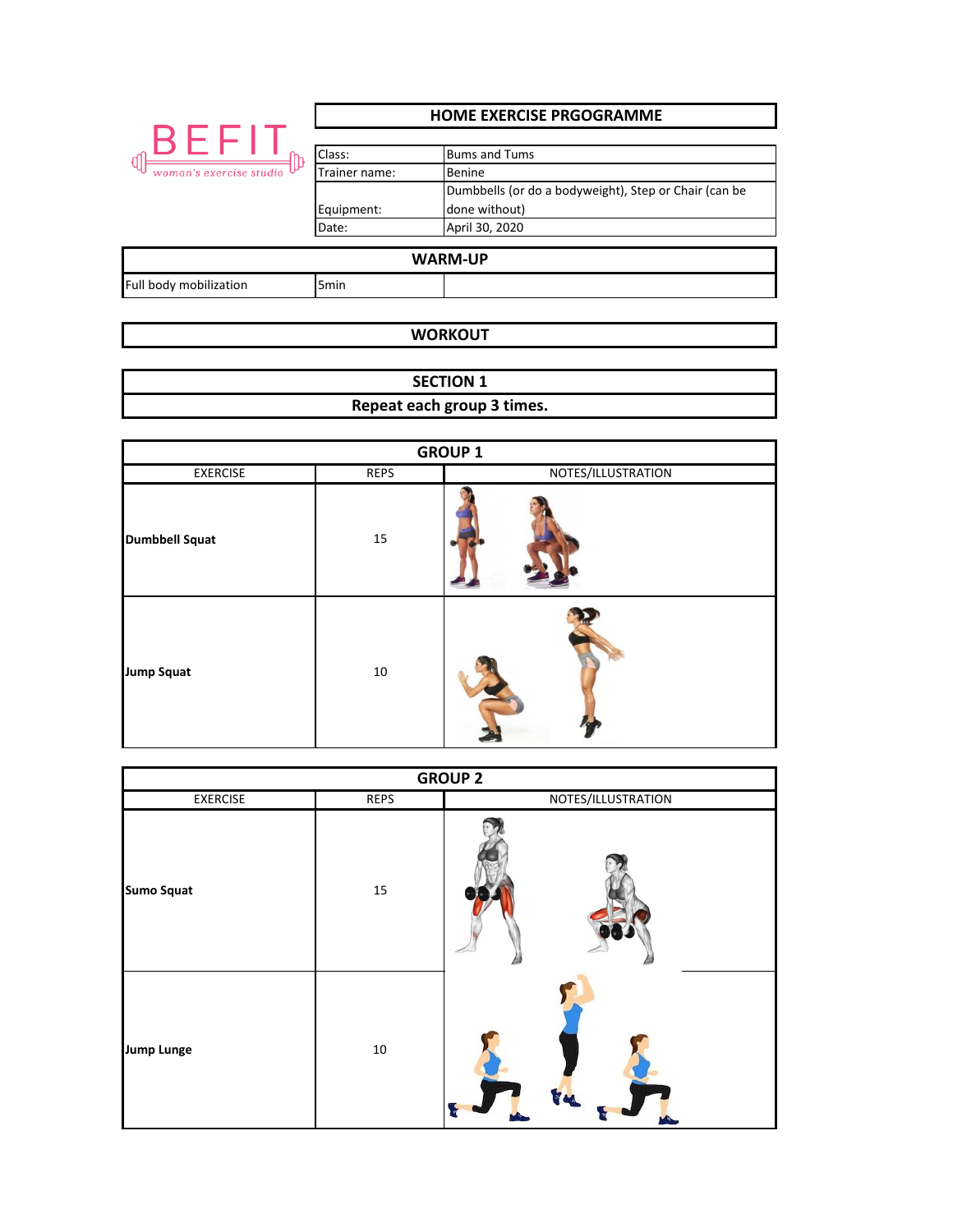| <b>GROUP 3</b>        |             |                    |  |
|-----------------------|-------------|--------------------|--|
| <b>EXERCISE</b>       | <b>REPS</b> | NOTES/ILLUSTRATION |  |
| <b>Deadlift</b>       | $10\,$      |                    |  |
| In and Out Jump Squat | $10\,$      |                    |  |

| <b>SECTION 2</b>           |  |  |  |  |
|----------------------------|--|--|--|--|
| Repeat each group 2 times. |  |  |  |  |

| <b>GROUP 1</b>                 |                     |                                                                                                     |  |
|--------------------------------|---------------------|-----------------------------------------------------------------------------------------------------|--|
| <b>EXERCISE</b>                | <b>REPS</b>         | NOTES/ILLUSTRATION                                                                                  |  |
| <b>Alternating Back Lunges</b> | 20                  | Alternate legs counting on each leg.                                                                |  |
| <b>One Leg Squat</b>           | 10 (left and right) | Hold both dumbbells on your side or hold one<br>and use other hand to hold onto a wall for balance. |  |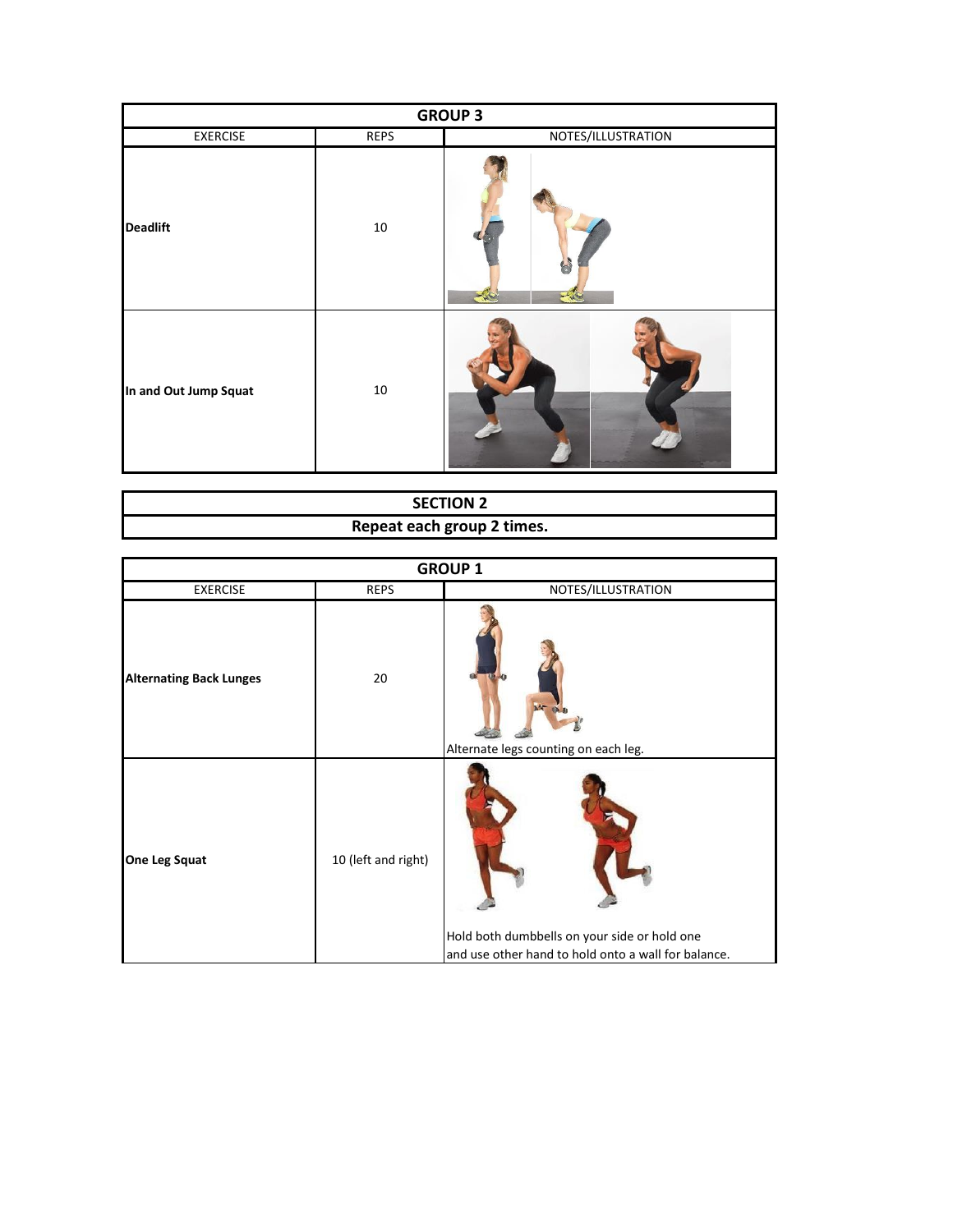| <b>GROUP 2</b>                 |                     |                    |  |
|--------------------------------|---------------------|--------------------|--|
| <b>EXERCISE</b>                | REPS                | NOTES/ILLUSTRATION |  |
| <b>Alternating Sdie Lunges</b> | 20                  | <b>Fire</b>        |  |
| <b>One Leg Deadlift</b>        | 10 (left and right) | Ω<br>o             |  |

| <b>SECTION 3</b>           |
|----------------------------|
| Repeat each group 2 times. |

| <b>GROUP 1</b>                   |                         |                                                                   |  |
|----------------------------------|-------------------------|-------------------------------------------------------------------|--|
| <b>EXERCISE</b>                  | <b>REPS</b>             | NOTES/ILLUSTRATION                                                |  |
| <b>Walking Lunges</b>            | 20 Alternating<br>Steps | Use which ever space you have turning around<br>when you need to. |  |
| Front Step Up with Hip Extension | 10 (left and right)     | Use a step or a chair.<br>Hold dumbbells on your side.            |  |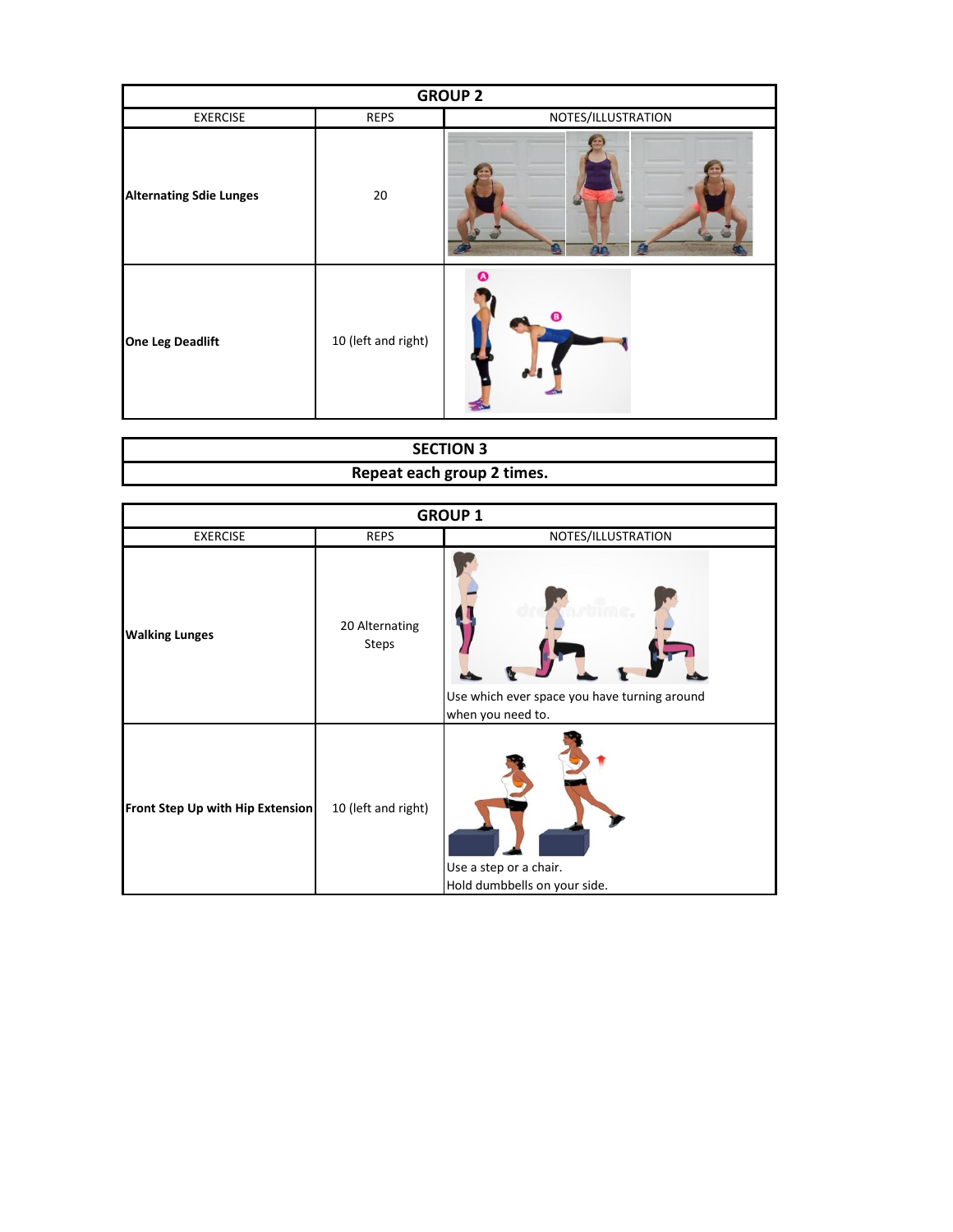| <b>GROUP 2</b>                  |                                             |                                                                               |  |
|---------------------------------|---------------------------------------------|-------------------------------------------------------------------------------|--|
| <b>EXERCISE</b>                 | <b>REPS</b>                                 | NOTES/ILLUSTRATION                                                            |  |
| <b>Side Step Squat Walk</b>     | 10 Steps to the right<br>and 10 to the left | Hold one dumbbell at your chest.                                              |  |
| Side Step Up with Hip Abduction | 10 (left and right)                         | NCAKEWARD <b>SE</b><br>Use a step or a chair.<br>Hold dumbbells on your side. |  |

| <b>GROUP 3</b>                   |                     |                                                                                       |  |
|----------------------------------|---------------------|---------------------------------------------------------------------------------------|--|
| <b>EXERCISE</b>                  | <b>REPS</b>         | NOTES/ILLUSTRATION                                                                    |  |
| <b>Forward Moving Jump Squat</b> | 10                  | One jump forward then turn and do one jump forward in<br>the other direction.         |  |
| <b>Elevated Split Lunge</b>      | 10 (left and right) | Use a step or something higher like a bench<br>or chair. Hold dumbbells on your side. |  |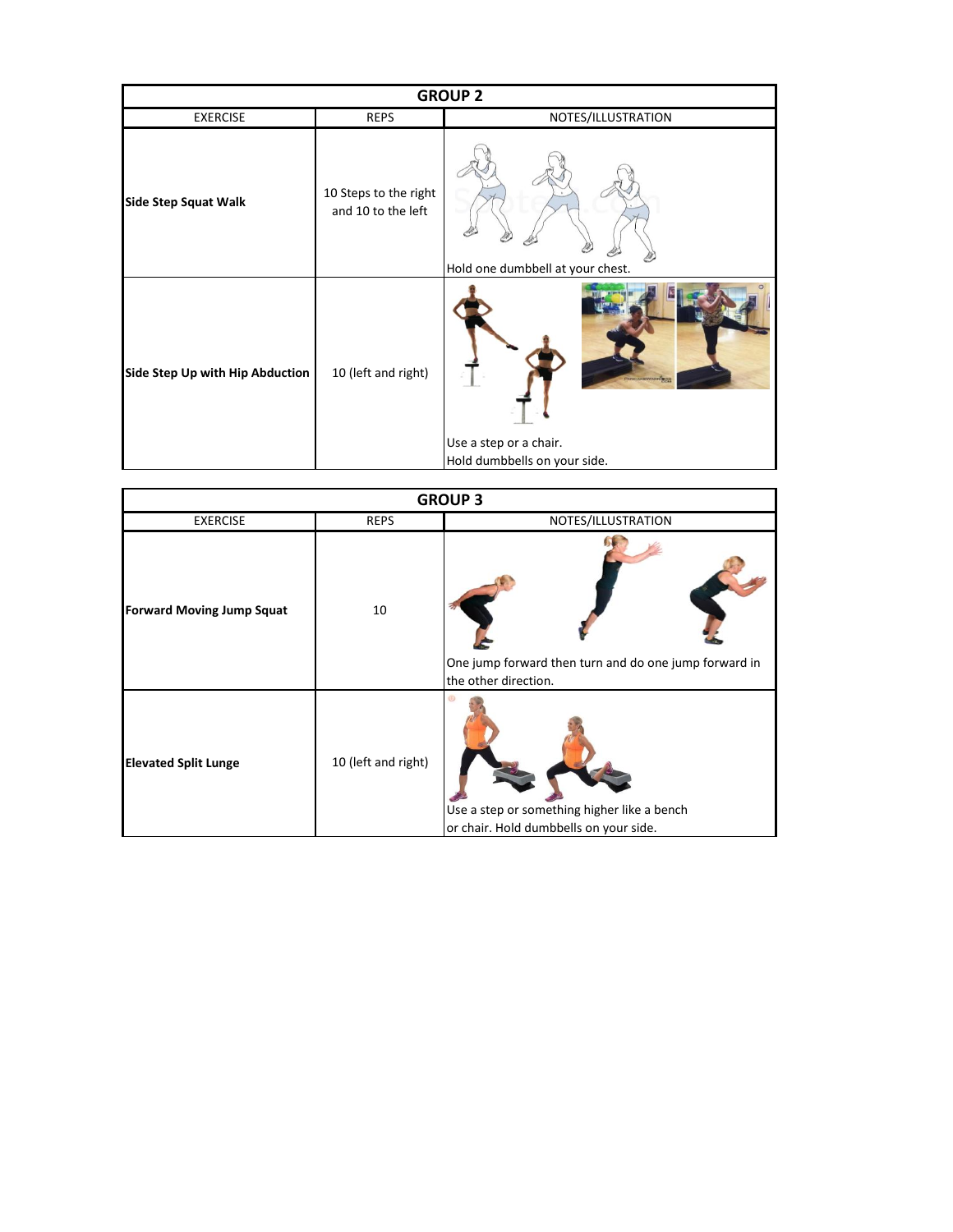| <b>SECTION 4</b>           |  |  |  |
|----------------------------|--|--|--|
| Repeat each group 2 times. |  |  |  |

| <b>GROUP 1</b>                  |             |                    |  |  |
|---------------------------------|-------------|--------------------|--|--|
| <b>EXERCISE</b>                 | <b>REPS</b> | NOTES/ILLUSTRATION |  |  |
| <b>Hip Bridges with dumbell</b> | 20          | $\sqrt{2}$         |  |  |
| <b>Hold Hip Bridge</b>          | 30sec       |                    |  |  |

| <b>GROUP 2</b>                                          |                     |                    |  |
|---------------------------------------------------------|---------------------|--------------------|--|
| <b>EXERCISE</b>                                         | <b>REPS</b>         | NOTES/ILLUSTRATION |  |
| Donkey Kick Back with Weight                            | 10 (left and right) | ÷                  |  |
| <b>Alternating Hip Extension while</b><br>in high plank | 10                  | Count on each leg. |  |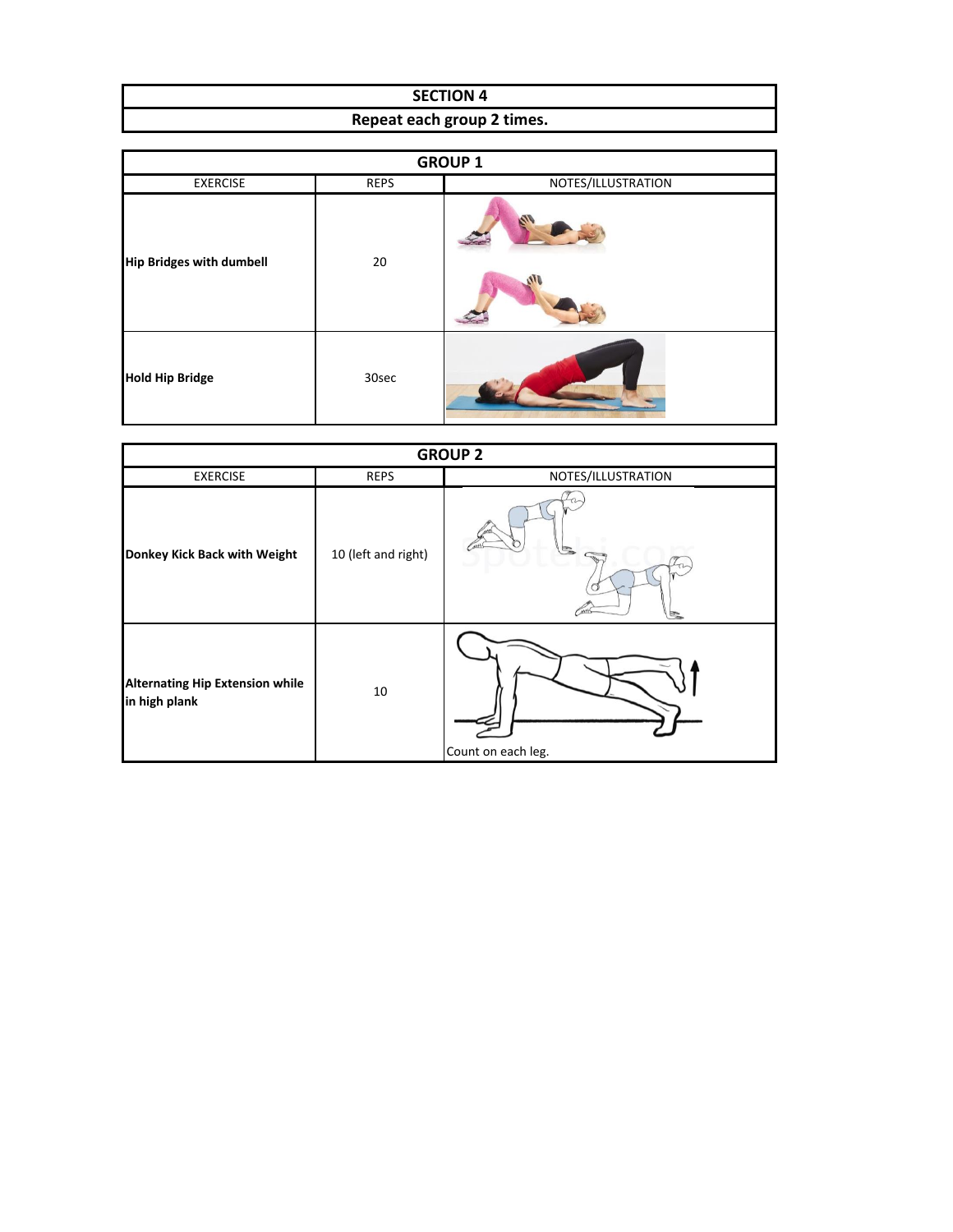| <b>SECTION 5</b>             |  |  |
|------------------------------|--|--|
| Repeat the hole group twice. |  |  |

| <b>ABDOMINALS</b>       |                     |                    |  |  |
|-------------------------|---------------------|--------------------|--|--|
| <b>EXERCISE</b>         | <b>REPS</b>         | NOTES/ILLUSTRATION |  |  |
| <b>Crunches</b>         | $10\,$              |                    |  |  |
| <b>Reverse Crunch</b>   | $10\,$              |                    |  |  |
| <b>Oblique Crunch</b>   | 10 (left and right) |                    |  |  |
| <b>Bicycle Crunches</b> | $20\,$              |                    |  |  |
| <b>Frog Crunch</b>      | $10\,$              |                    |  |  |
| <b>Duble Toe Taps</b>   | $10\,$              |                    |  |  |
| Plank                   | 30sec               |                    |  |  |